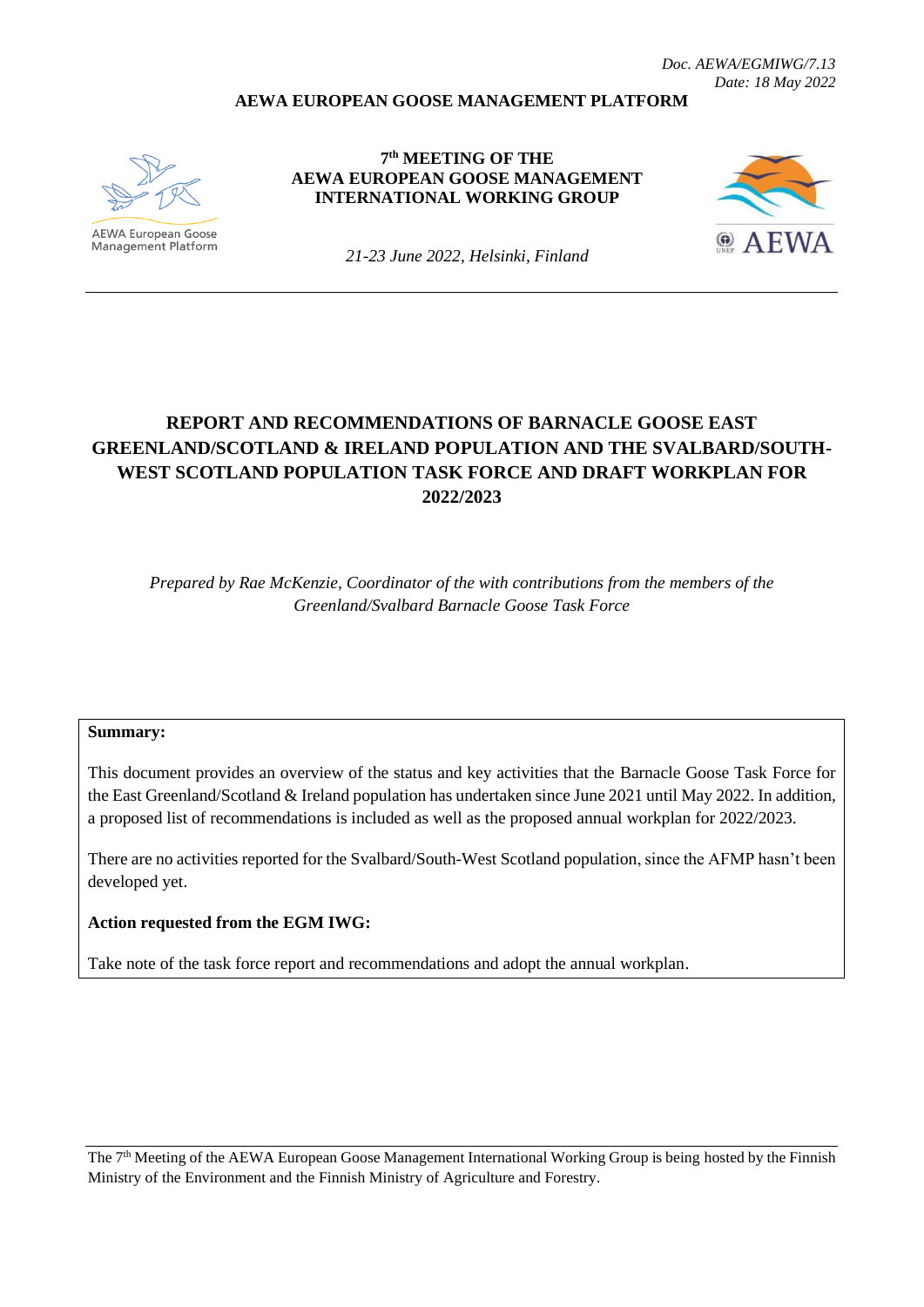## **Introduction**

According to Rule 29 of the European Goose Management International Working Group (EGM IWG) Modus Operandi, the EGM IWG may establish species and/or thematic Task Forces as necessary to deal with the preparation and coordination of decision papers and background documents, as well as to deal with other specific tasks. The EGMP Greenland/Svalbard Barnacle Goose Task Force was established in 2020 following the recommendations of the 5<sup>th</sup> Meeting of the EGM IWG in June 2020. The first meeting of the task force took place on 7 October 2020.

This document provides an overview of the work that has taken place since the EGM IWG6 and the recommendations and work plan for the implementation of the AEWA International Single Species Management Plan (ISSMP) for the Greenland Barnacle Goose for 2021/2022.

The agreed aims of the Task Force are:

1) Assist the EGM IWG in coordinating and catalysing the implementation of the ISSMP for the Barnacle Goose and its corresponding AFMPs for the respective populations under the EGMP;

2) Assist the EGM IWG in stimulating and supporting Range States in the implementation of the ISSMP for the Barnacle Goose and its corresponding AFMP for the respective population(s); and

3) Monitor and report on the implementation of these activities to the EGM IWG, as appropriate.

## **1. Status of the Task Force Membership**

The task force is made up of Range State representatives and NGOs and is supported by the EGMP Secretariat and Data Centre. New member in 2022 is Kate Layton-Matthews from Norwegian Institute of Nature Research (NINA) working on the barnacle goose impact model.

A full list of Task Force members is detailed in Annex 1.

#### **2. Meetings**

Since the previous Task Force Report submitted to EGM IWG6 in June 2021 the Task force has had one meeting, on 29 March 2022.

Task Force members have also contributed to the Agricultural Task Force meetings over the past year and have joined a number of webinars, details of which are listed [here.](https://egmp.aewa.info/meetings/webinars)

The Greenland Barnacle Goose population model has also been discussed at the Modelling Consortium.

## **3. Report of Key Activities and Outcomes**

The main work of the Task Force over the past year has been to finalise the Greenland barnacle goose population model and to consider how this will be used to inform the Adaptive Flyway Management Plan for the population. This work is ongoing.

A partnership between NatureScot in the UK and NINA in Norway has been agreed to develop an impact model for barnacle geese and work to develop the model is progressing well. It will address the actions related to assessment of cumulative impact of derogations and likelihood of agricultural damage. If the model is not completed for EGM IWG7, a progress report will be presented at the meeting.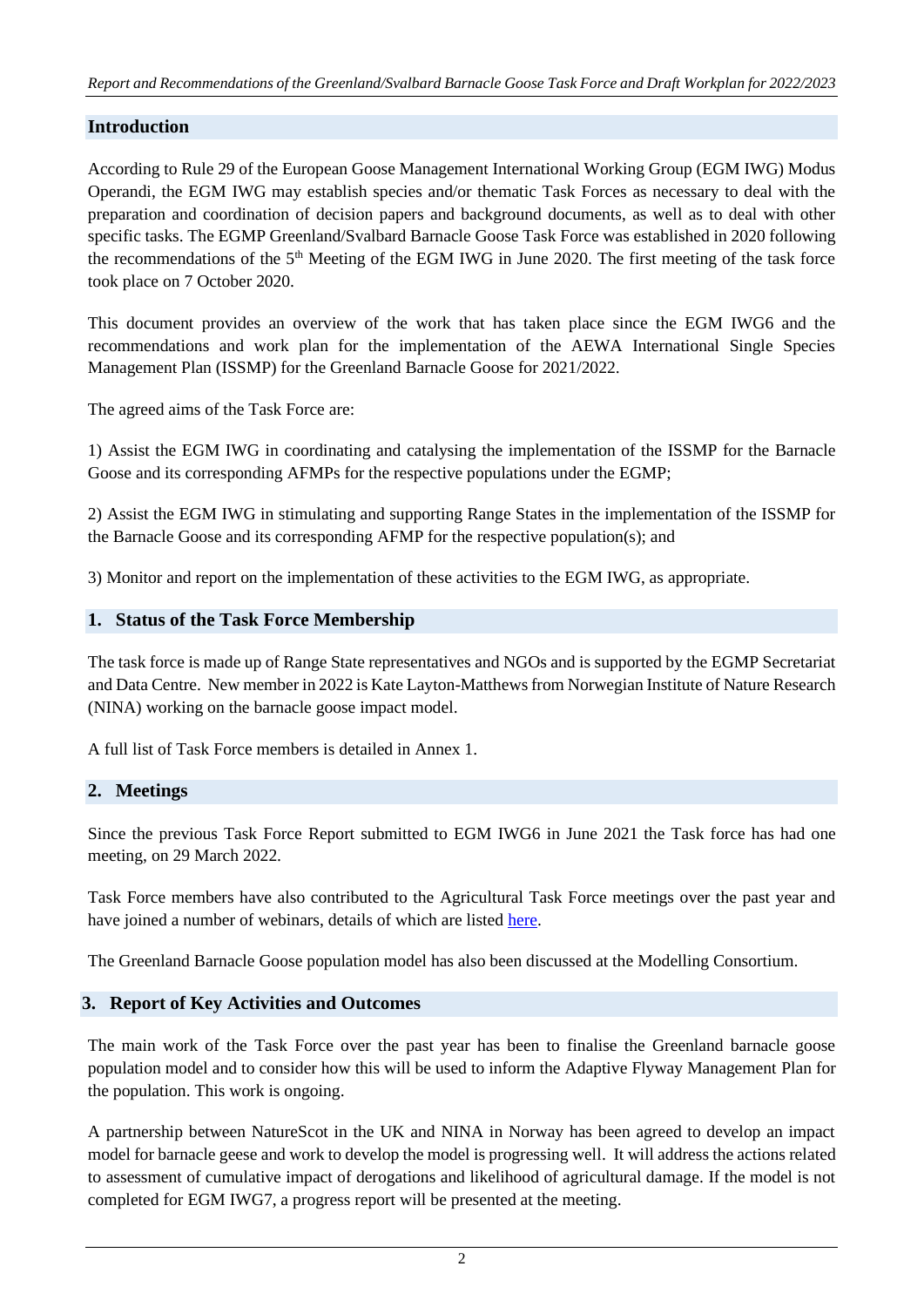Maintenance of a database on goose damage is more of a long-term task. This will be part of the 6-year cycle review of the AFMP including also other indicators. The Data Centre is developing the protocol in terms of receiving and storing the data. The Data Centre has received updated information on reproduction and wing collection. Data on Greenland BG population is stored on the EGMP database and available for everyone.

Ove Martin Gundersen from Norway has just finalised work on an hour-long video about different shooting techniques – an English version is on the way. This is one of the actions to address maintaining low crippling rates. Scotland deals with this action on the workplan through training of skilled marksmen.

It was concluded that for the most part of the workplan, the work is ongoing.

Beginning in autumn 2021, there was a serious outbreak of Highly Pathogenic Avian Influenza within goose populations in Scotland. The largest impacts were in the Solway area, where 30-40% of the Svalbard barnacle goose population are estimated to have been lost. The figures will be updated in the autumn. Impacts on other goose species in the area have been relatively small.

HPAI was detected in the Greenland barnacle population Ireland in early 2022 and losses were estimated to be between 700 and 900 birds. Following the first reports of HPAI in this population, Scotland suspended derogation shooting on Islay and elsewhere.

HPAI was then recorded in the Greenland barnacle goose population on Islay in February 2022 and losses there are estimated to be around 200 birds. Estimates of total losses are difficult as sick geese were subject to intensive predation by white-tailed eagles.

Full impacts of HPAI on both populations of barnacle geese are unlikely to be known until they return to wintering grounds and counts are completed in autumn 2022.

There are no activities reported for the Svalbard/South-West Scotland population, since the AFMP hasn't been developed yet.

## **4. Recommendations**

The Task Force will follow the agreed Workplan set out in Section 4. The key recommendations of this report are to follow up the IPM for the Greenland population with an IPM for the Svalbard population. There is no agreement to date on who leads the work and how it will be funded. Norway and UK are working on the impact model for the Greenland and Svalbard barnacle goose populations and a report will be submitted for EGM IWG7 in June 2022.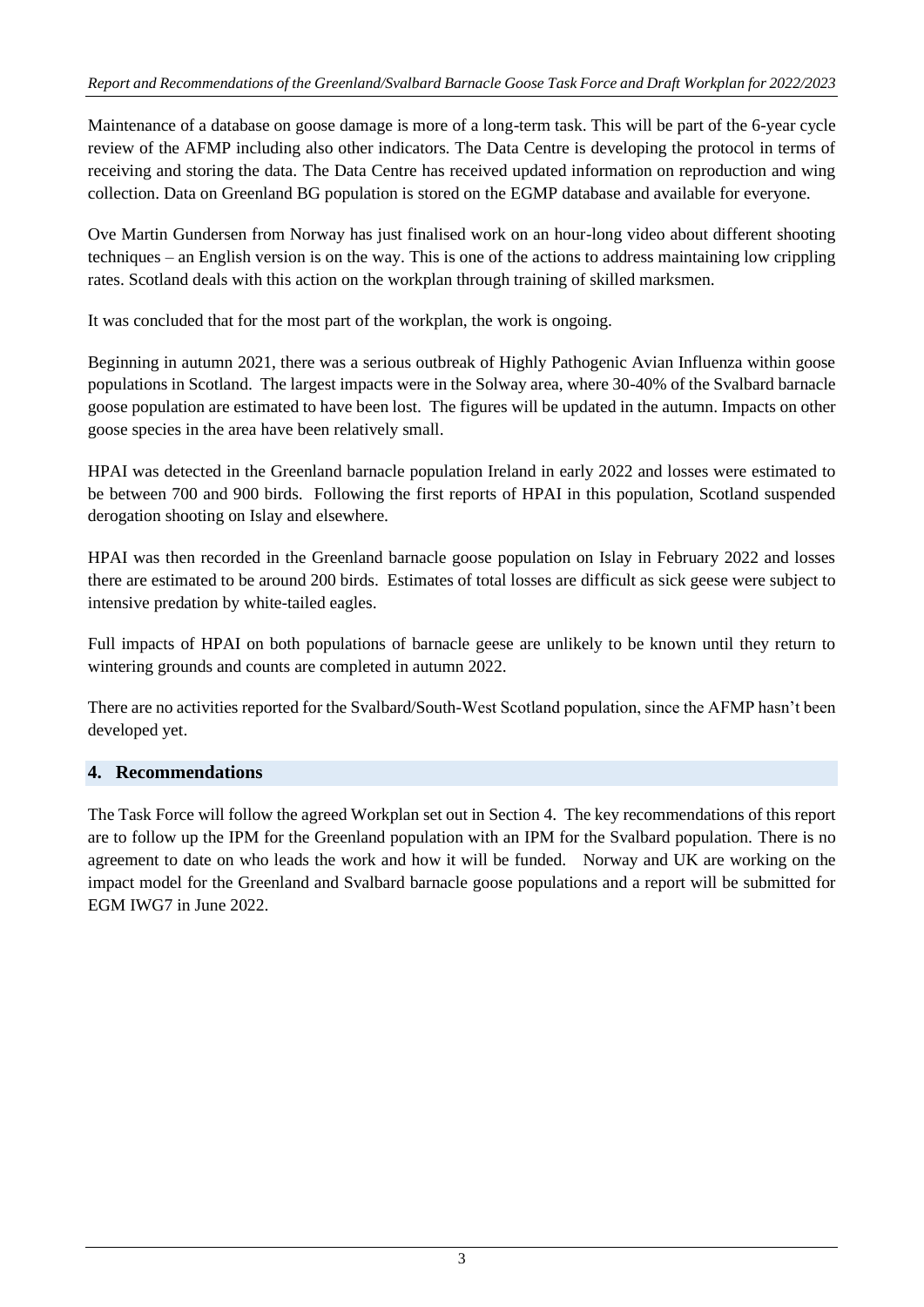# **5. Draft Workplan 2022/2023**

| <b>Type of</b> | <b>Actions from the ISSMP</b>                                                                                                                                                                                                                                                                                                                                                                                                                                                                                                                                                                                                     | <b>Priority</b>  | <b>Timescale</b>            | <b>Greenland/Svalbard Task Force</b>                                                                         |
|----------------|-----------------------------------------------------------------------------------------------------------------------------------------------------------------------------------------------------------------------------------------------------------------------------------------------------------------------------------------------------------------------------------------------------------------------------------------------------------------------------------------------------------------------------------------------------------------------------------------------------------------------------------|------------------|-----------------------------|--------------------------------------------------------------------------------------------------------------|
| action         | 4.2 Assess periodically, and report to the AEWA EGM IWG, the<br>cumulative impact of derogations (as well as hunting in Range States in<br>which derogation is not required) on the development of the population,<br>the likelihood of serious damage to agriculture and risk to air safety and<br>to other flora and fauna (including the Arctic ecosystems), and the non-<br>lethal measures taken to prevent damage/risk, as well as the<br>effectiveness of these. If necessary, coordinate the derogation measures<br>between Range States to avoid risk to the population and to enhance<br>effectiveness of the measures. | <b>Essential</b> | <b>Short</b>                | Impact model update / review and<br>preparation of documents going to EGM<br>IWG / providing recommendations |
|                | A.1 Produce and update periodically, spatially explicit population size<br>estimates based on agreed international monitoring                                                                                                                                                                                                                                                                                                                                                                                                                                                                                                     | <b>Essential</b> | Short / Rolling             | Consultation – Greenland population<br>census due in 2023                                                    |
|                | A.2 Maintain an annually updated bag statistics database including<br>geese taken by any means (whether under derogations or, in those<br>Range States in which it is permissible, hunting)                                                                                                                                                                                                                                                                                                                                                                                                                                       | <b>Essential</b> | Ongoing /<br><b>Rolling</b> | Consultation                                                                                                 |
|                | A.3 Maintain a spatially explicit database on goose damage to<br>agriculture, other fauna and flora and fauna and risk to air safety                                                                                                                                                                                                                                                                                                                                                                                                                                                                                              | <b>Essential</b> | Medium /<br><b>Rolling</b>  | Consultation                                                                                                 |
| National       | 2.2. Provide accommodation areas to reduce risks and conflicts at<br>sensitive areas through e.g. subsidies[2]                                                                                                                                                                                                                                                                                                                                                                                                                                                                                                                    | Medium           | Medium/<br>Rolling          | Information exchange                                                                                         |
| National       | 2.3 Apply scaring and/or land management techniques to reduce the<br>attractiveness of sensitive areas to geese, monitoring the implications of<br>such local displacement for conflicts at wider scale[3]                                                                                                                                                                                                                                                                                                                                                                                                                        | High             | Short / Rolling             | Information exchange                                                                                         |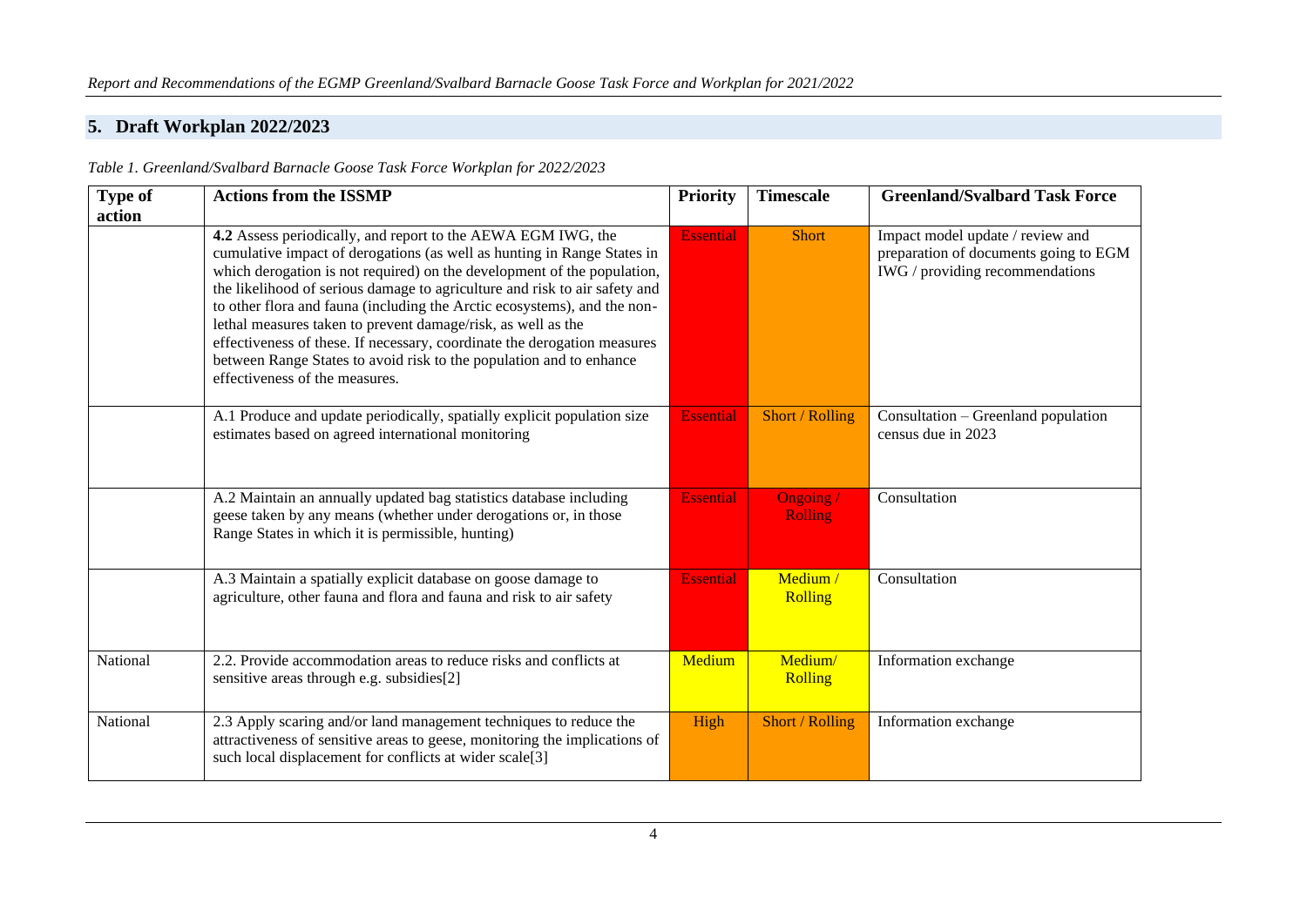|          | 3.2 Establish an internationally coordinated programme to assess<br>agricultural damage including monitoring and assessment protocols                                                                           | High          | <b>Short</b>               | Consultation                                           |
|----------|-----------------------------------------------------------------------------------------------------------------------------------------------------------------------------------------------------------------|---------------|----------------------------|--------------------------------------------------------|
| National | 3.3 Liaise with farmers affected by goose damages to reduce<br>agricultural conflicts                                                                                                                           | High          | Short / Rolling            | Information exchange                                   |
|          | 4.3 Improve effectiveness of derogation measures through<br>experimenting with different timing and methods and better<br>understanding the relative efficacy of lethal versus non-lethal scaring<br>techniques | High          | Medium                     | Information exchange - Liaise with other<br><b>TFs</b> |
|          | 4.4 Promote best practices of goose population adjustment including<br>timing to minimize damage and significant disturbance to other species                                                                   | Medium        | Medium /<br><b>Rolling</b> | Information exchange - Liaise with other<br><b>TFs</b> |
| National | 4.5 Maintain low crippling rates                                                                                                                                                                                | High          | Medium /<br><b>Rolling</b> |                                                        |
|          | 4.6 Improve derogation shooting techniques to further reduce crippling                                                                                                                                          | <b>Medium</b> | Long / Rolling             | Information exchange - Liaise with other<br><b>TFs</b> |
|          | A.4 Collect demographic (mortality, reproduction, differential<br>migration and connectivity) data from an agreed representative<br>sampling framework across the range                                         | High          | Short / Rolling            | Consultation                                           |
|          | C.1 Develop and implement a communication strategy and plan                                                                                                                                                     | Medium        | Short / Rolling            | Liaise with other TFs -                                |

### *Report and Recommendations of the Greenland/Svalbard Barnacle Goose Task Force and Draft Workplan for 2022/2023*